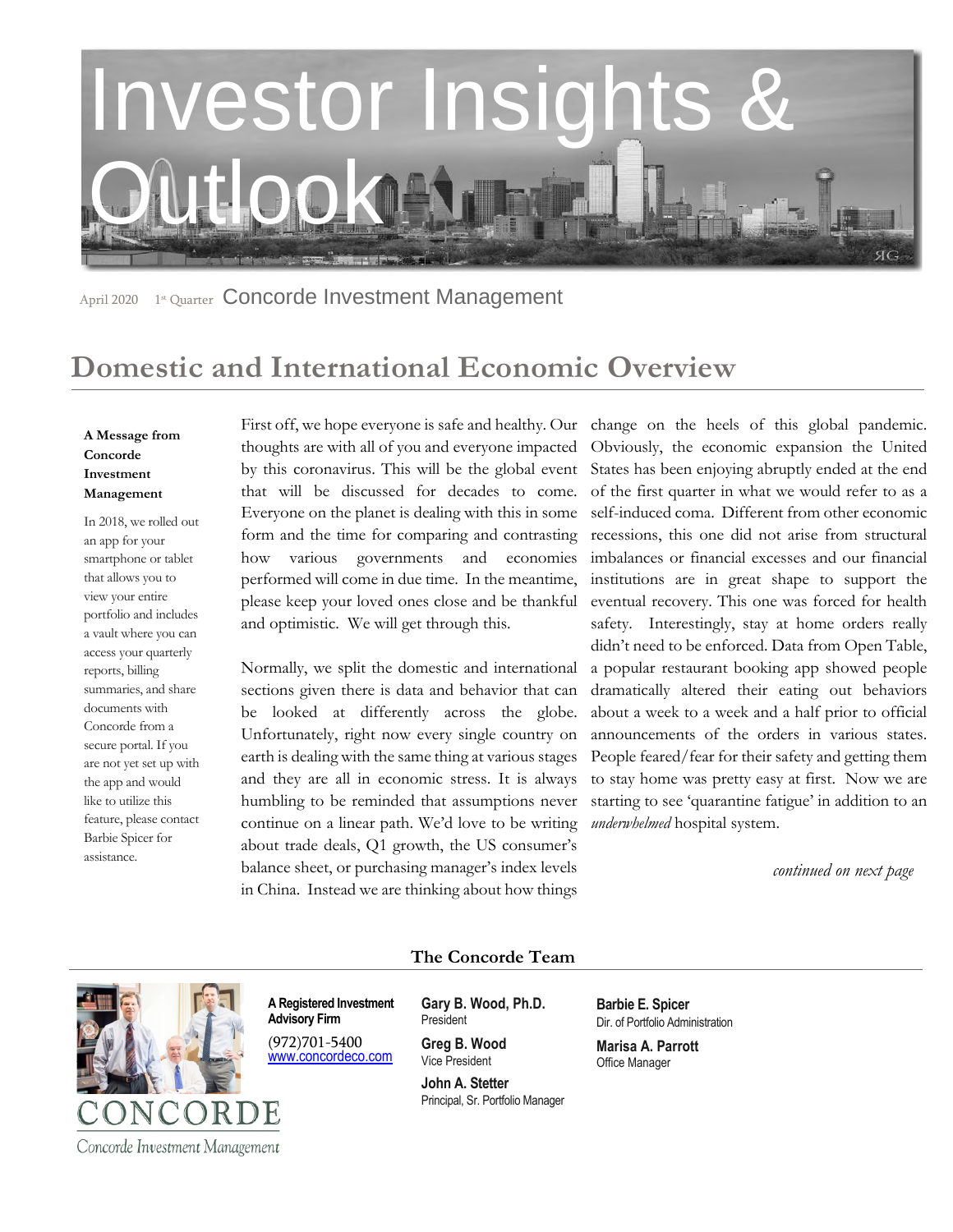# **Domestic and International Economic Overview (continued)**

Recall, the reason for all the stay at home hoopla was to make sure the hospital systems did not get overwhelmed and the US didn't turn into Northern Italy. Even in New York, the epicenter of our initial outbreak, the hospitals have managed to stay open and have not had to triage patients. The Navy hospital ship Comfort departed NYC at the end of April after treating fewer than 200 patients over the month. Scaring people into staying at home when the curve of infections and hospitalizations has clearly bent is going to be difficult. Regardless, the social distancing and staying at home guidelines were successful in slowing the spread of the disease and bending the above-mentioned curves. Now comes the hard decisions. We will likely find that the pandemic was not what has caused the real economic impact, but rather the response to it.

The key and critical item that we have been constantly discussing and thinking about since before March ended is what does the economy look like once we get a vaccine or antiviral treatment? What happens if we don't? If we do (and our expectation is that we will and much sooner than public health experts will estimate), when does it happen and how will the vaccine or treatment be rolled out? What kind of tailwind or headwind will the US recovery have? How will consumer psychology impact the recovery? There are numerous writings arguing of a  $V$ ,  $U$ ,  $L'$ , square root, Nike swoosh, etc., shape of economic recovery. All recoveries are dependent on data related to the coronavirus. What if we find out that 30% of the population has already had it and for the vast majority of people that get infected the symptoms are not that bad? There is your V recovery with a \$4T in government spending tailwind. What if we find out it will be long infection cycle across the country and the immunity from catching the virus only last a few months?

That is more a "L" with a possible leg down if we don't have a therapy or vaccine that works. Currently, based on the research and data we have studied, it feels like a potential Nike swoosh or square root. This week we have seen state governments start to do slow rolling openings. While good news, a state government opening up an economy doesn't mean the consumers are going to feel comfortable getting out and in to crowded restaurants/shopping malls/movie theaters/etc. Certainly, nobody is going to feel comfortable hopping on an airplane until we have a therapy or vaccine.

One thing that the coronavirus is only going to exacerbate is government debt and deficit spending. At the end of the US government's fiscal year we will be longing for only trillion-dollar deficits. This year's deficit will be anywhere from \$4T to \$5T. The political fight that awaits the US in the Fall over the handling of the coronavirus and how to pay for all the stimulus will make the 2016 election look like high school football compared to the NFL of 2020.

Globalism might be officially dead after the outbreak of this virus, at least for the next several years. From a US national security perspective (or any government for that matter) relying on other countries to produce goods and services that are critical to national security, much less everyday commerce, will not be relied upon again as it had become so in recent decades. In no way will any country be depending on China for manufacturing any critical goods in the future. The Japanese government has already indicated their willingness to pay for companies to relocate their manufacturing hubs back to Japan from China.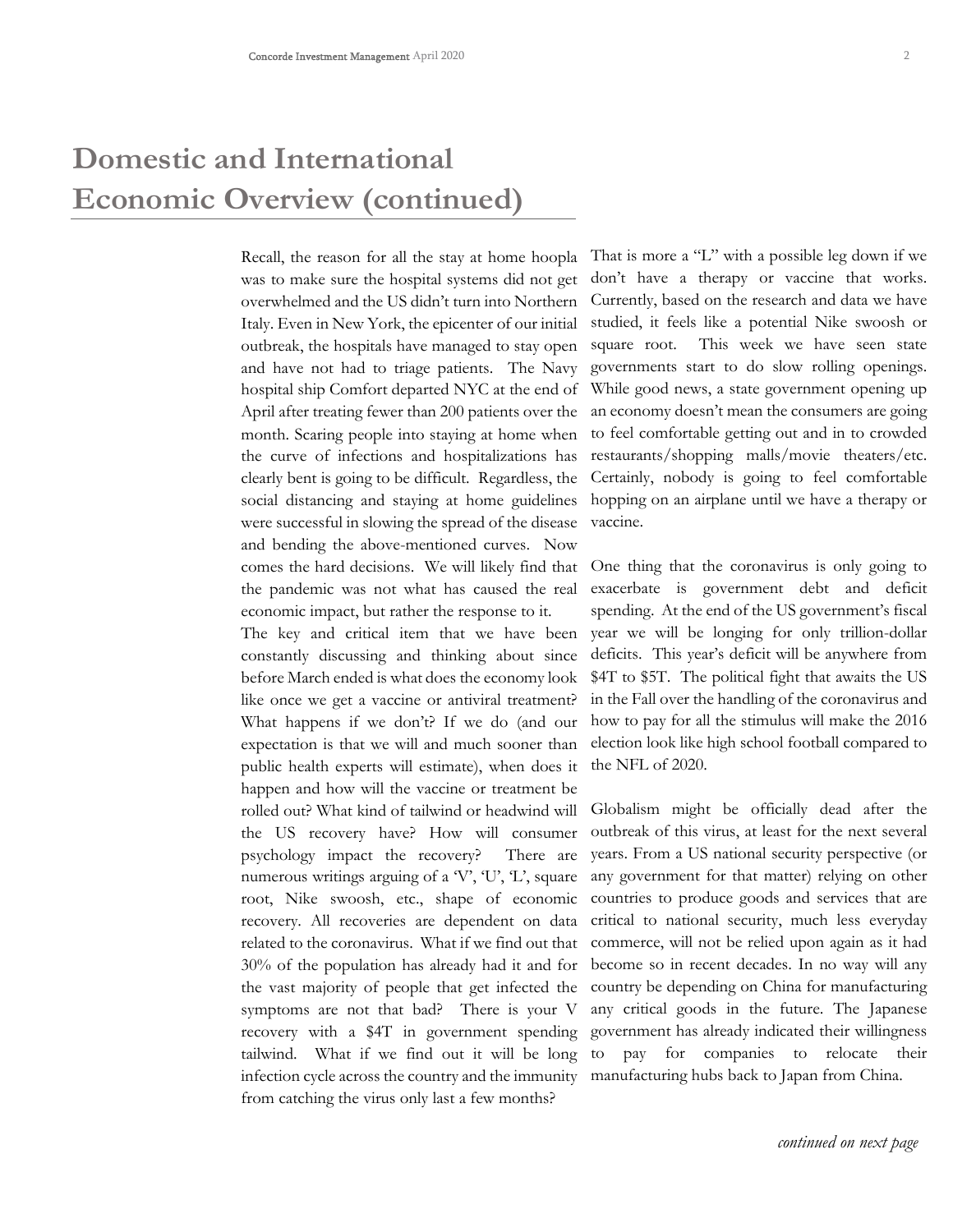# **Domestic and International Economic Overview (continued)**

The US is just starting those discussions and we expect them to gain a lot of traction. Two big winners from that standpoint will be Mexico and Canada as manufacturing relocates back near the largest market. Regional economic activity will increase as global economic reliance changes. "Just in time" manufacturing might change too as people can no longer have such dependence on complicated supply chains that can be disrupted. In reality the whole economic landscape to which we and others have been anticipating changes, just got hit with an adrenaline shot that will accelerate the changes. Anything that was going to be a slow process over a decade will now likely take place over 2 years. Public companies will suffer if the market determines any sort of fault lines in their supply chain management.

## **Equity Markets**

Volatility struck with a vengeance in all global markets as expectations were reset in the wake of the health related economic shutdowns. The S&P 500 fell over 35% in about 5 weeks for the quickest bear market (minimum 20% drop) in history. The rapid correction resulted in liquidity problems in passive investment products and in fixed income markets as changes in strategy by investors and margin issues for leveraged vehicles exacerbated the selloff. Subsequently, markets have recovered to some degree as investors are beginning to differentiate individual equities and their prospects for surviving or benefitting from the anticipated economic landscape over the next two years. Clearly the potential for outperformance has increased for active management and this has already been revealed as many individual stocks and sectors have outperformed significantly in March and April. Expectations for returns are difficult to project until a better sense of timing for a return to normal business activity is known. Although most individual securities are well below prices reached early in the year, the recovery during

From our 4<sup>th</sup> Quarter new letter:

*"The Chinese must be particularly pleased they got something done in December as January brought about the Coronavirus and fears of an overall slowdown to their economy. Their growth is increasingly driven by consumption and virus fears will have a short-term negative impact on their economy, especially given it is happening during their New Year on January 25th, which is essentially our July 4th and Christmas rolled into one holiday."* 

We suspect that will be the last time we, or anyone else, will expect the Chinese government to be able to control or be forthcoming about anything.

April may be ahead of itself with the amount of uncertainty still remaining.

With respect to attractive equity prospects, we believe this universe includes both companies that clearly can survive easily or even thrive in the current environment along with stocks in sectors that are clearly under revenue distress. For a candidate to be attractive from this second group they must have a strong financial position with a nimble and creative management and Board. Historically financially strong businesses have been able to enhance their long-term competitive position during downturns as competitors are weakened or fail to survive. The ability to invest with a long-term perspective creates superior opportunities during these periods. Particular sectors that appear attractive as a result of lower valuations or changing scenarios include technology, healthcare and financials. In addition, we are exploring investments in industrials, transportation, energy and real estate that may be attractive because of supply chain shifts and changing business behavior.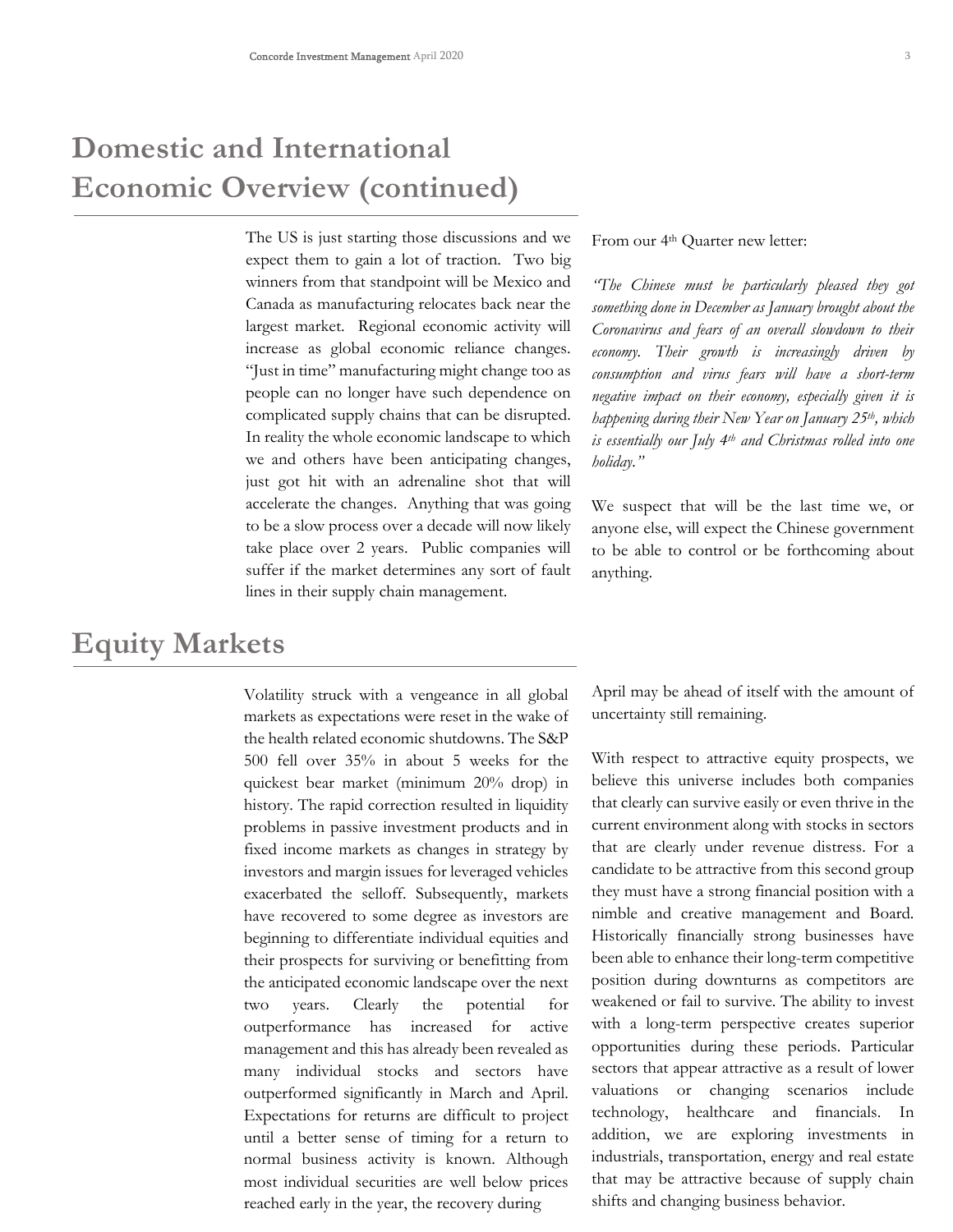## **Fixed Income**

Essentially all risk sectors of the domestic fixed income markets exhibited high volatility during late March as investors adjusted to the uncertain economics going forward. Ironically for a short period in March, even very high quality bonds, including government issues, struggled in the market as liquidity problems surfaced and investors managing funds under stress were forced to sell their highest quality holdings to provide for redemptions and reduce debt. Several of the programs initiated by the Federal Reserve assisted in solving these liquidity issues, however pricing in many cases is still at a discount from early March levels despite some recovery in April. As should be expected with a dramatically reduced outlook, higher risk corporate and municipal credits have been repriced in the market.

Despite the gyrations in late March, overall yields on all maturities of Treasury securities have dropped significantly since the beginning of the year. (See table below.)

The Fed did reduce the short-term Federal Funds target to near zero as a first step response and this essentially pulled yields on longer maturity issues lower. It is fairly certain that Treasury yields of at least short to medium term maturities will remain at these lower ranges for the near term.

With regards to investment positioning, the recent changes have created some value in very high quality corporate, mortgage backed and municipal issues as long as selectivity is exhibited. Many individual bonds in these sectors are more attractively priced compared to Treasuries than earlier in the year despite the short-term recovery. Short to medium maturity yields are likely to stay relatively low as they are loosely tied to the Treasury rates that should remain low as a result of Fed purchasing programs. The risk of generally higher rates resulting from rising inflation is worthy of monitoring but likely not a concern for a year or two.

| U.S. Treasury Yields $(\%)$ |        |        |         |         |
|-----------------------------|--------|--------|---------|---------|
|                             | 2 Year | 5 Year | 10 Year | 30 Year |
| 12/31/2019                  | 1.58   | 1.69   | 1.92    | 2.39    |
| 03/31/2020                  | 0.23   | 0.41   | 0.73    | 1.34    |

Source: Fact Set; Morgan Stanley

#### **Important Disclaimers**

This material is for informational purposes only and is an overview of the capital markets and is intended for educational and illustrative purposes only. It is not designed to cover every aspect of the markets and is not intended to be used as a general guide to investing or as a source of any specific investment recommendation. This document does not constitute an offer, solicitation or recommendation to sell or an offer to buy any securities, investment products or investment advisory services or to participate in any trading strategy.